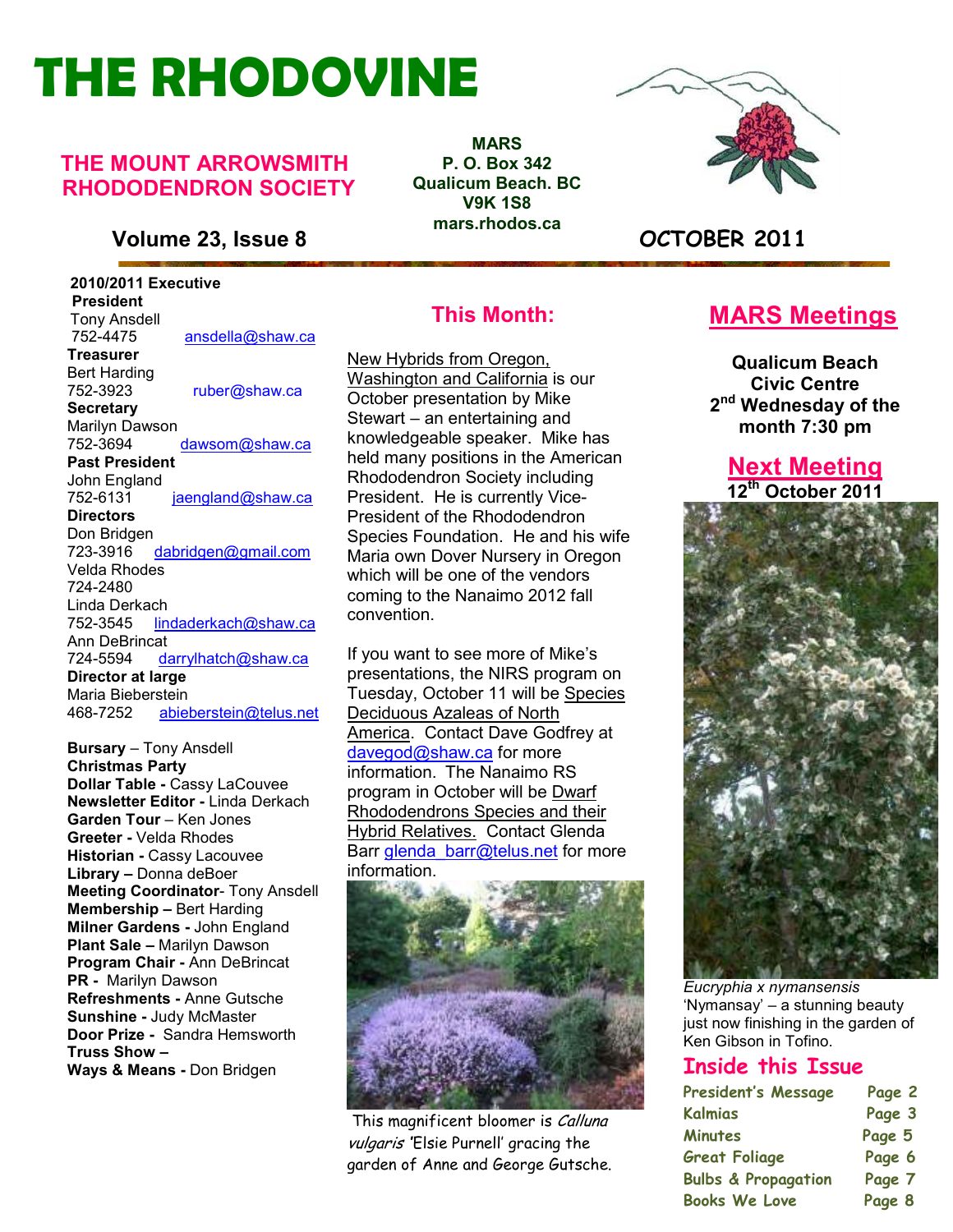### From Your President…

This month's meeting is a very special one, so please attend if at all possible – and for two very good reasons. First, we have a special speaker, Mike Stewart. Mike and his wife Maria own and operate the Dover Nursery. Mike's own description of the nursery follows...

"My wife Maria and I own the Dover Nursery where we grow over 1,000 varieties of rhododendrons including deciduous azaleas and species and hybrid rhododendrons. We have been producing rhododendrons for the past 34 years. We supply 70 retail garden centers around the United States [and some in Canada], both east coast and west coast. Our emphasis is on growing rhododendrons that we consider to be very high quality varieties. We do a fair amount of testing of new hybrids for several of the west and east coast hybridizers, and we only introduce those varieties that we consider to be worthy. We do all our own propagation. Our facility includes 30 acres of field grown plants and over 2 acres of greenhouses. We produce both field and container grown rhododendrons. Although we are a wholesale nursery, we always enjoy visitors and will gladly give tours through the nursery and display garden. Rhododendron Society members are welcome to purchase plants."

Mike has also been a Research Foundation Trustee, Membership Chairman, Vice-President, and from 2003 to 2005, President of the American Rhododendron Society. He is currently Vice-President of the Rhododendron Species Foundation. Mike will be speaking to us on the subject of new hybrids. This is clearly a talk not to be missed.

Secondly, as in past years, Briggs Nursery has extended a challenge to each chapter of the ARS to increase their membership by 10%. Those chapters that achieve this will get a donation of a flat of rhododendrons. For the

second year in a row, we have met this challenge and will get the flat.

As I write this, we have not received a confirmation of the delivery date but if it works like last year, the rhododendrons should arrive before the next MARS meeting in October.

We will distribute the plants as we did last year. At the end of the meeting we will have a draw for each member to choose a plant. Those eligible to have their names in the draw will be MARS full members who are present at the meeting and have paid their membership fee for 2012. There will be one plant per membership. When all the members present have chosen their plants, we will continue the draw for members who are not at the meeting until all the plants are gone.

Should the plants not arrive in time, we will have the draw at our November meeting.

Tony

#### **Dates to Remember**

**October 11** – David Sellers at QB Civic Centre on **Joy of Sax**; 2:00 to 3:30 pm; Admission by donation.

**October 23** – Ron Berezan speaking on **Permaculture Gardens and Landscaping** at Parksville Community Centre; 10:30 to 4 pm; \$10 until October 7; \$15 at the door.

**October 31** - Paul Spriggs building a **Crevice Garden at Eswyn's Garden at Nanoose Place**; Admission by donation; 8:00 am to 3:00 pm

**December 10 – MARS Christmas Party**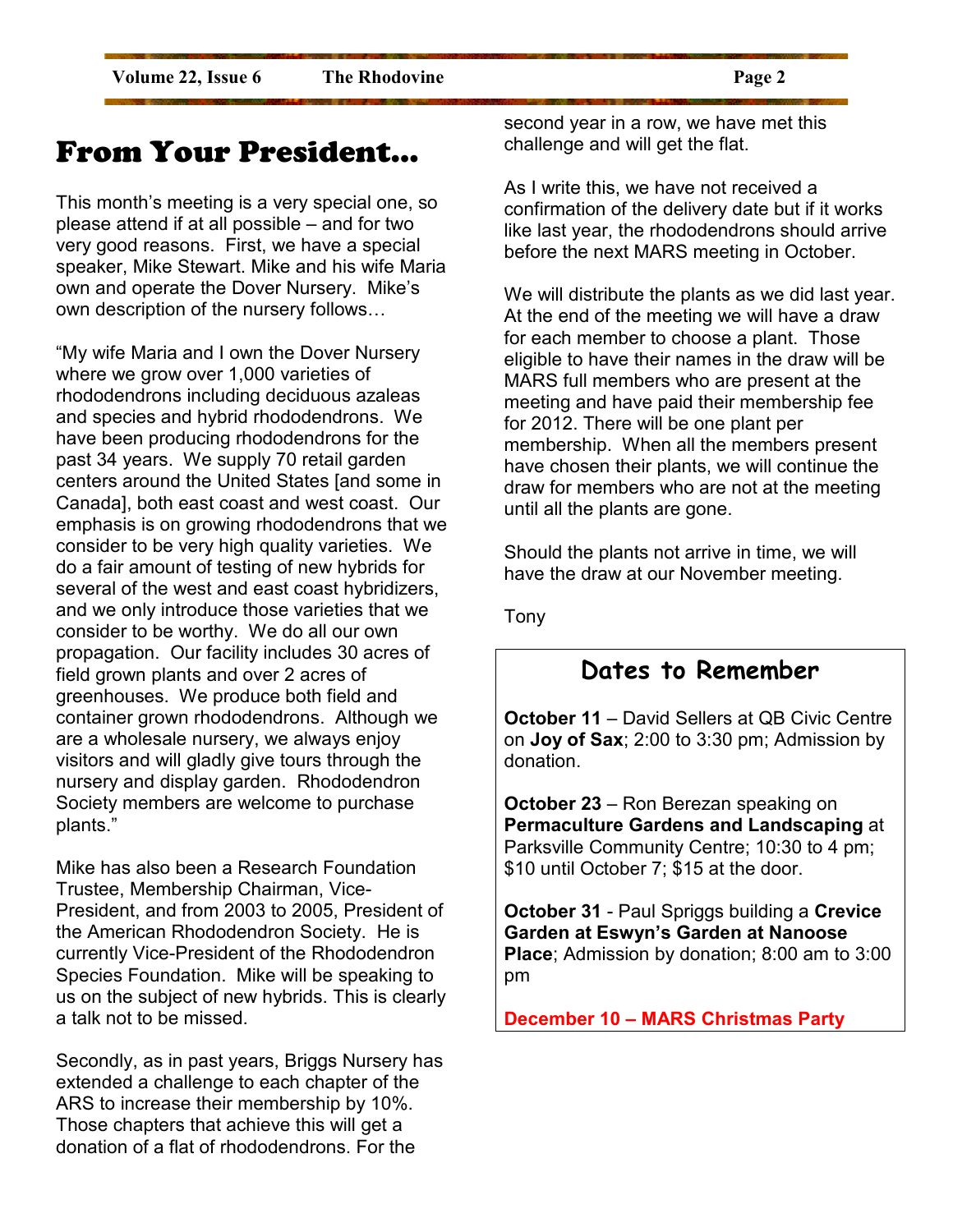#### **Kalmias – Amiable Companions for Rhododendrons**

About 25 years ago, I discovered the Mountain Laurel – *Kalmia latifolia*. I placed my treasure next to *Rhododendron* 'Cunningham's White' and under a yellow plum, and for about 20 years they were fast friends.



I loved my kalmia – dark green, evergreen leaves, no pests or bugs, and massive sprays of tiny white flowers all through winter  $- a$ lovely addition to Christmas wreaths and bouquets. Then that horrible winter of 2007 struck, and by spring my kalmia - now about 20 feet tall poking its head out from the top of the plum tree - was a shadow of its former self – brown-leafed and ugly. Fortunately, I had taken off-shoots and cuttings, so that when I finally took the decision to remove it, my heart was not too broken. The loss of a plant is also an opportunity to do something different – but it did not include a kalmia.



*Kalmia* 'Olympic Wedding'

Fast forward to June 2011, when several of us journeyed to Haida Gold, the home of Harry and Gwen Wright in Courtenay. In case you haven't been there, this magnificent garden is tucked right in the middle of a well-populated residential area – it's like coming upon Sleeping Beauty's castle!



*Kalmia* 'Pink Charm'

And at once, my love of kalmias was re-ignited! Kalmias are valuable companions for our beloved rhododendrons – blooming when most rhodies are done, and enjoying the same cultural conditions. They are found throughout North America, and grow in moist, humus-rich, acidic soil in part shade, or sun where the soil remains reliably moist. There are seven species of kalmia, with *Kalmia angustifolia* and *K*. *latifolia* more common in our west coast gardens.

Kalmias are evergreen, slow-growing and suffer few diseases or pests in my experience. Sometimes fungal leaf spots and blight, leaf gall, powdery mildew, weevils, scale, lace bugs and borers may cause problems. I had great success propagating *Kalmia latifolia*. Where it layered itself, digging out the rooted cutting and potting it up was very easy and very successful. Offspring of my old *Kalmia latifolia* still thrive in the gardens of many friends and family via this method. You can also help rooting along by making a small cut in a low branch, staking it down to the ground and waiting till roots form. As well, cuttings taken in late spring or midsummer can be successful.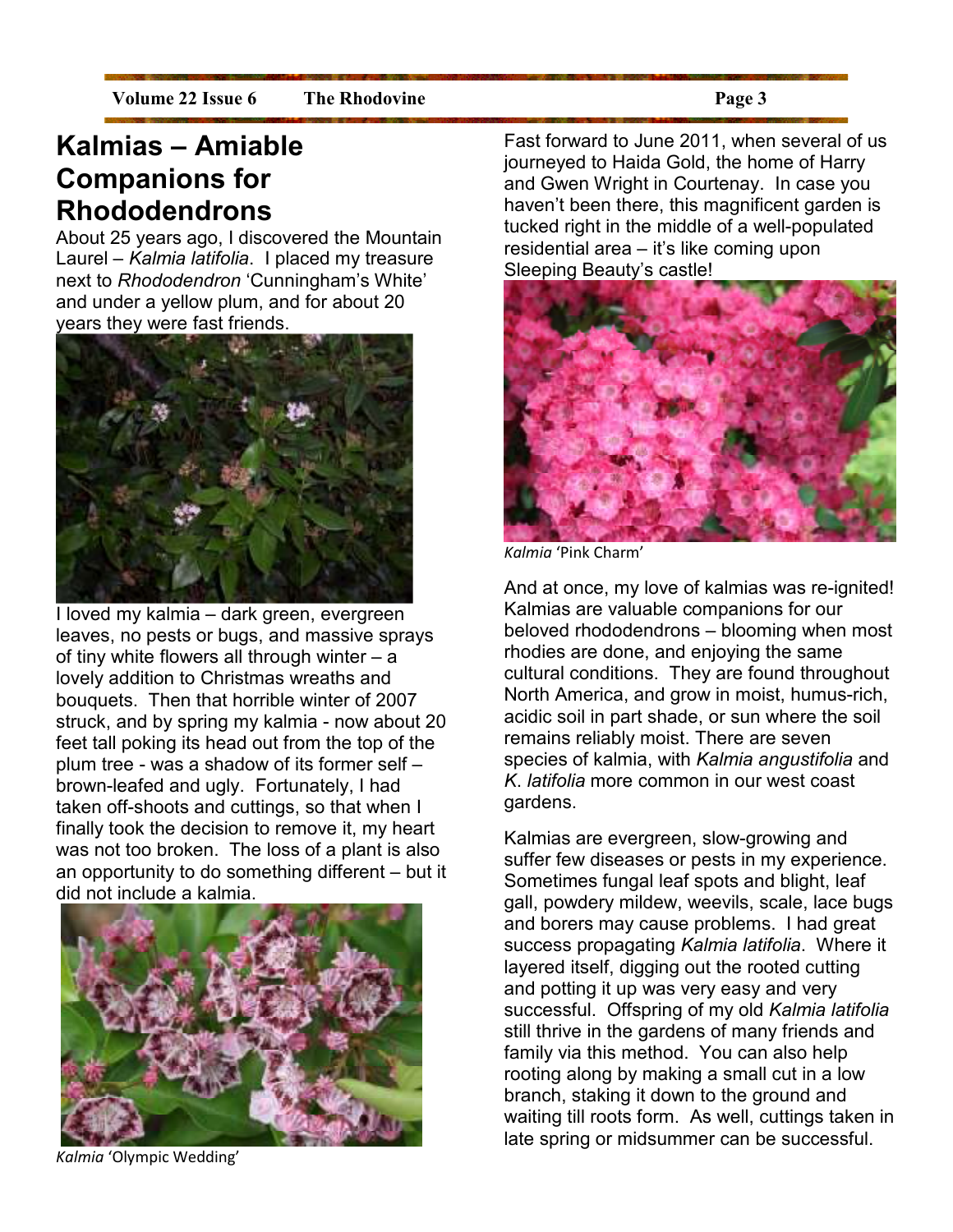

*Kalmia* 'Olympic Fire'

Back to Haida Gold where the kalmias thrive in the care of the Wrights, and where so many gorgeous varieties delight the eye. Instantly, I was back in England 2004 and on a visit to Scotney Castle, a magnificent National Trust property in Lamberhurst, Tunbridge Wells, Kent. An early June visit there rewarded us with a glorious display of hundreds of blooming kalmias, along with medieval castle ruins and an enormous and elegant Royal Fern *(Osmunda regalis*) reflected in the castle moat. It is a sight I shall never forget... and I have longed to return. But now I don't have to! If you want to be delighted by this reliable, varied and magnificent bloomer, just take a trip up island to Haida Gold in June – you will not be disappointed.



*Kalmia* 'Nancy' with her unopened blossoms resembling sugar candies.

#### **I asked Harry Wright the secret to his success with kalmias. Here is what he had to say:**

*"Many years ago I bought a flat of kalmias in 2 1/4 " pots from Les Clay and all the books said they grow well with rhododendrons, enjoying the same conditions, which may be true, but they sure didn't respond the same for me. So after babying them for about five years and not being too impressed I informed them that they were going to be put into the landscape.* 

*Well, they pouted for a couple of years and realizing that this was as good as it was going to get, finally started rewarding us. And every June for the last fifteen years or so they have really been putting on a beautiful display.* 

*The branches are a bit more fragile than rhododendrons and the odd year they have received some snow damage, but they are certainly well worth growing, and like rhododendrons, perform best when receiving at least a half day of sun."* 

#### **Project: Inventory of Rhododendron Varieties in BC**

Many years ago I started a project which included collecting rhododendron names and their locations in BC gardens. So far I have 125 gardens listed with an inventory of over 4,000 varieties.

I would like to update my list for the Western Regional Conference in Nanaimo in 2012.

At this time I am asking those who have already sent me their inventory to please update it. Further, I am requesting that those who have not sent me their inventory to please consider participating in this very worthwhile project.

I will accept garden inventories during all of 2011. This will give me time to compile the information before the conference in September of 2012.

Many thanks – and I look forward to hearing from you. Harry Wright 250-338-8345 Email haidaau@shaw.ca

Story and Photos by Linda Derkach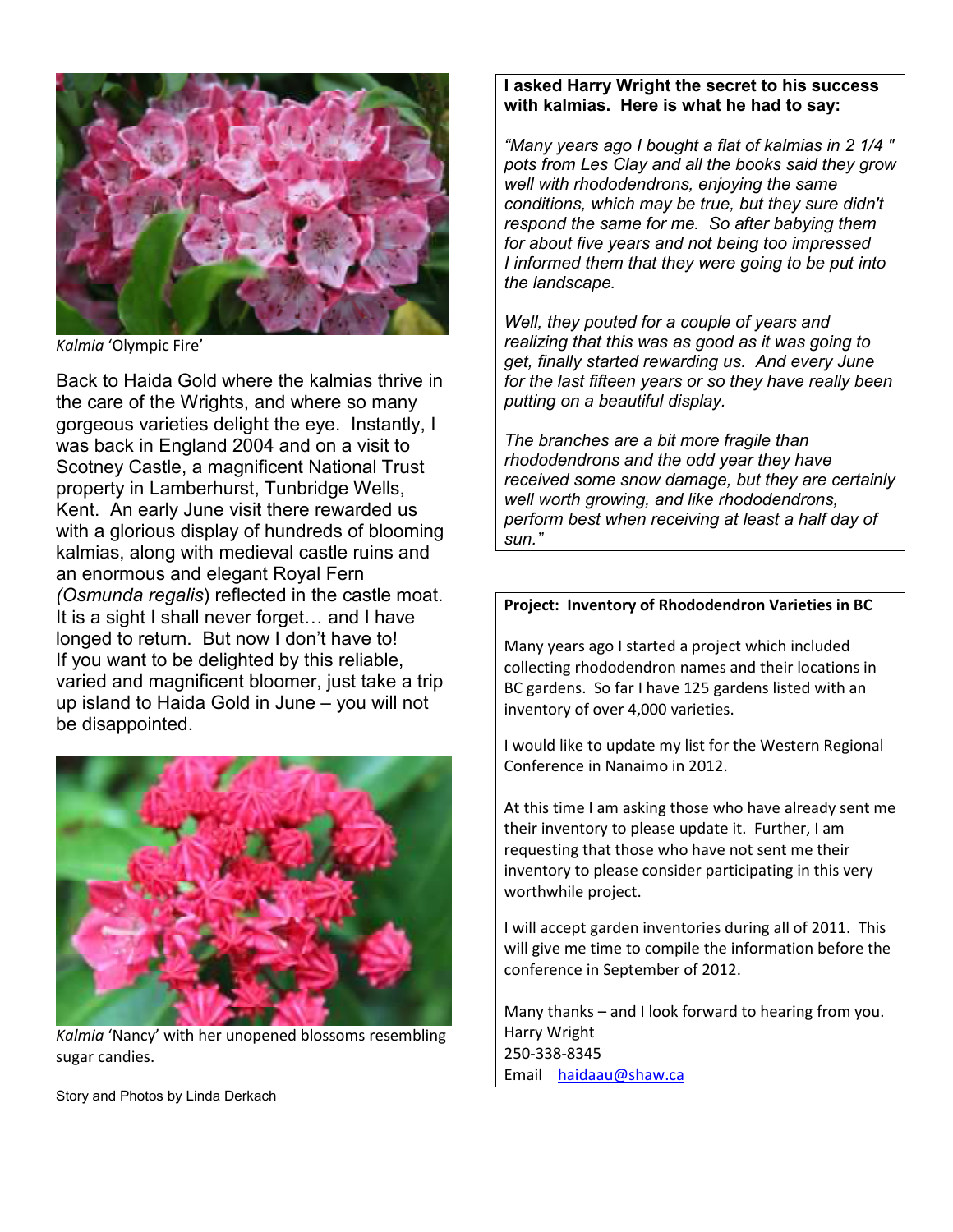The General Meeting of MARS was held at the Civic Centre in Qualicum Beach, on Wednesday, September 14 at 7:30 pm.

Minutes of the May meeting were approved as published in the Rhodovine.

**Refreshments**: Anne Gutsche, Barbara Kulla, Marilyn Dawson

**Guests:** Harry and Gwen Wright, Dave and Noni Godfrey.

**New Member:** Yvonne Derksen

**BUSINESS ARISING: 1.** Because there was no quorum at the May meeting when annual elections are usually held, an election will be held at the end of this meeting for one Director.

2. Tony Ansdell said here is still a need for a Vicepresident. He urged members to consider this post as a stepping stone to becoming President next year when current Executive terms expire.

3. Tony also stressed the need for a committee chair for the Truss Show. Most of the committee is in place, but a coordinator is needed.

**CORRESPONDENCE:** The two latest issues of the B.C. Council of Gardens (not on the internet); a letter from Diana Scott of NIRS thanking MARS for organizing a garden tour last spring for a busload of enthusiasts from Comox; a warm note of praise and thanks from a Maple Ridge couple for our Mother's Day Garden Tour. Q.B. Chamber of Commerce seeks a donation for the upcoming Gala auction; a letter of thanks from Erin Duke, the second recipient of the MARS-VIU bursary.

**MEMBERSHIP**: Bert Harding said he would be accepting membership dues, still kept to \$30 a year, most of which goes to support MARS membership in the American Rhododendron Society.

**TREASURER:** Bert said the club is in a good financial position, thanks to the spring fund-raisers which help to pay such bills as room rent, storage, speakers' fees and expenses.

**NEWSLETTER:** Editor Linda Derkach urged members to send her photographs of their plants, at this time of year focusing on fall foliage, including the non-blooming foliage of rhododendrons. She welcomed submissions and ideas.

**GARDEN TOUR**: As outgoing chair of the Garden Tour, Linda Derkach said Ken Jones will head up this year's committee. There is still a need for someone to choose the gardens for 2012.

**WAYS AND MEANS:** Door prize was

*Rhododendron fastuosum* won by Carol Hansen. Other prizes were *R.* 'Horizon Monarch' won by Sandra Hemsworth and *R. davidii* won by Kathy Jones.

**NEW BUSINESS:** 1. Tony Ansdell reported that MARS 2010 membership grew by more than 10 per cent, again qualifying for a shipment of rhododendrons from Briggs Nursery sometime this fall. If they arrive in time, they will be raffled off at the October meeting for those with paid up memberships.

2. Victoria Rhododendron Society is compiling a book of Norman Todd's writing, which is expected to go on sale in November. Interested MARS members should give their names to Marilyn Dawson.

3. It's not too early to mark your calendar for the annual Christmas party at Rotary Hall to be held Saturday, December 10 at 5:30 pm.

4. Terry Richmond brought a list of plants he acquired from Norm Todd's sale. Interested members should contact him before the October meeting.

5. Tony said he had visited the Rhododendron Species Foundation in Federal Way, Wash. during the summer and urged anyone going that way to visit. MARS members get free admittance with our yearly membership. He heartily recommended the bonsai collection.

**GUEST SPEAKER:** Well-known local birder Mike Yip provided a presentation of backyard birds that had the audience marvelling at the amazing photography. He also brought along calendars and autographed copies of his books for sale.

#### **AGM**

At the election after the speaker, Don Bridgen was voted in for a second two-year term as director. Other members of the Executive have another year to serve in their two-year terms.

The meeting adjourned at 9:15 pm



Magnolia grandiflora 'Timeless Beauty' thrives in a pot on the patio of Mary Parker.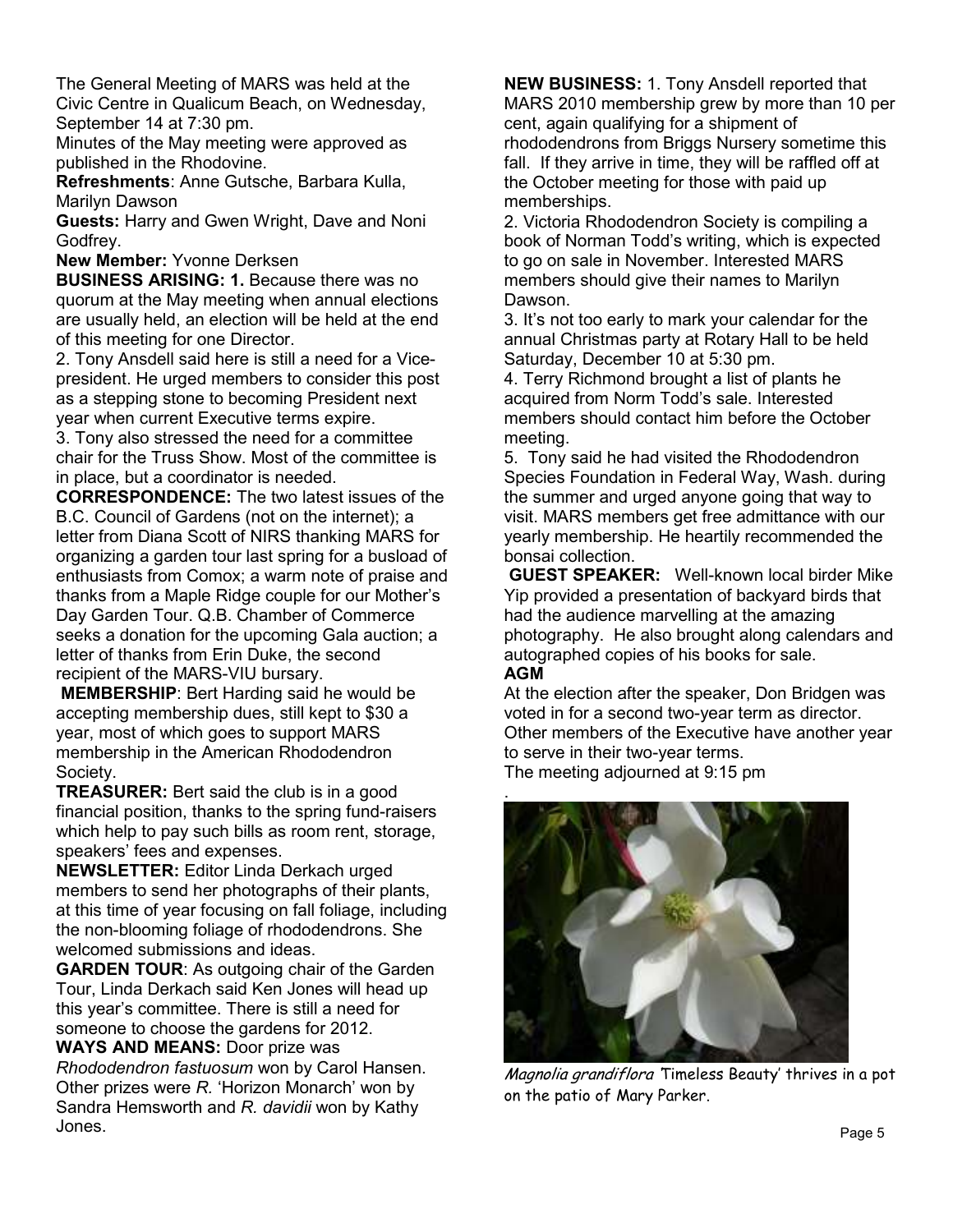### **Foliage….Just Another Reason to Admire Rhododendrons**



*Rhododendron* 'Neat-O'



*R. campanulatum* var. *aeruginosum* at Harry Wright's Haida Gold Nursery in Courtenay



*R. pachysanthum* at Haida Gold



New growth on *Rhododendron makinoi* in a pot at Mary Parker's home. (Photo by Mary Parker)



*R. bureavii* W.W.C. Form at Haida Gold

Detractors of rhododendrons claim they are only interesting for a few weeks in the spring while in bloom....but clearly they have not seen the fascinating new growth, mysterious indumentum or varied leaf colour present in many cultivars during the rest of the year. Rhododendrons add structure to our gardens in the depths of winter, stand guard over tiny bulbs, and silently offer a reliable backdrop for our summer bloomers!!

Photos and text by Linda Derkach Page 6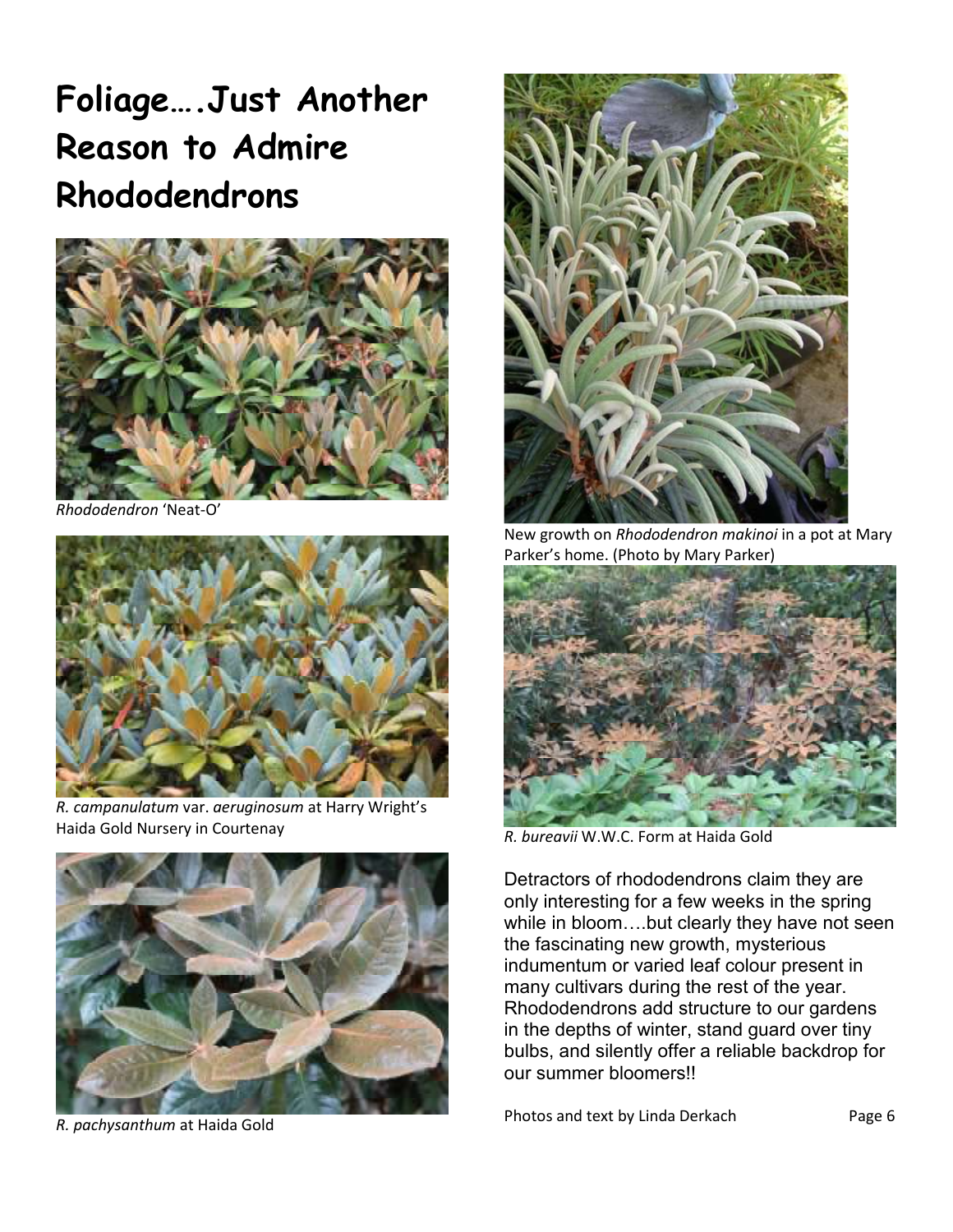### Bulbs and Propagation

By Kim Hammond



Now that summer is officially over, it's time to start thinking of next year's show. Hopefully the bulb catalogue you received in July isn't still at the bottom of your reading To Do pile and you have already placed your order. Early orders are far more

likely to be filled without substitutions and you are more likely to get all of your order and not just what is left on the shelves. While you are waiting for that order to arrive give some thought to, if you can bear it, taking a bulb or two of your favourite new arrivals to do some propagation for the future.

We use the term bulb rather loosely in our collective gardening circles. One's immediate point of reference would be the tulip but quite often the term is used in reference to almost anything outside the root form of perennials and shrubs. Inside that collective description lie the two forms of bulb, tunicate and scaled, and the corm, alongside the rhizome, the tuber and the fleshy root.

The best time to propagate bulbs is at the end of their dormant season. To propagate a standard tunicate bulb, you can use the scooped or scored method. Using a melon baller or even a grapefruit knife scoop out the the basal plate of the bulb, exposing all layers



of the leaf structures inside. Dry the bulb, cut scales exposed, in a pot or tray of dry sand. (or only very lightly moistened) Within two to three months bulblets will

form on the newly cut surfaces. Plant the whole thing bulblets up, lightly covered. The following spring will produce a number of leaflets. At the end of the season lift, separate and replant. In three years you will have many new bulbs, free.

The second method is to score the basal plate several times, being sure to cut the leaf scales within (about 1/4 inch). Allow time to dry the bulb - it will open or separate at the cuts, (a day or two) and follow the same procedure of planting the cut bulb upside down, covering lightly and lifting and separating at the end of the next season. This process will work on tulips, daffodils, hyacinths, muscari, and even snowdrops.

Many bulbs will naturally produce smaller offsets which are simply gently separated and planted.

A scale-like bulb such as *Lilium* 'Stargazer' has a visibly more open and fleshy scale structure and is a slightly different process. To propagate the scale-like bulbs, gently fold back or carefully cut a scale ensuring a piece of the basal plate is included. Place in a

moistened tray or pot of sandy soil, covering with the tips exposed. You can leave the tray in a cold frame or outside. The following spring small leaves will grow and when dormant again, lift, separate and replant. One



other method is to place the cut scales in a baggie of moistened vermiculite until sprouted and then plant.

Both of the above methods should be done early in the season for best results, ie. August. Corms like crocosmia, freesias, caladiums and colchicums are very hard and slightly flattened with no visible separation between the layers of scales or leaves. Each year the flowering stem dies off and a new corm forms for the following year. As the corm goes into dormancy it will form cormels or offsets between the old and